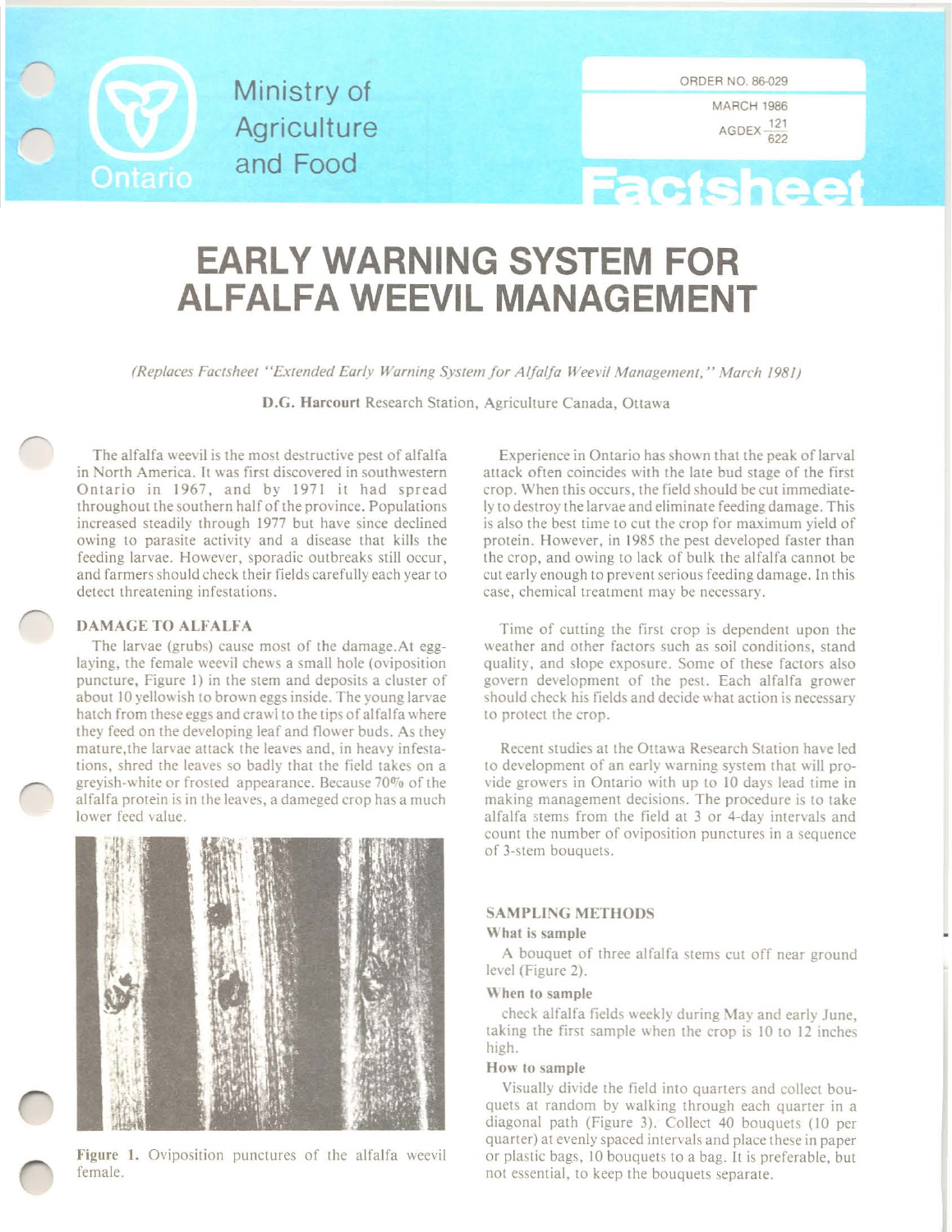



**Figure** 3. Sampling pattern

Figure 2. Sampling unit of three alfalfa stems.



**Figure 4.** Map of southern Ontario zoned according to the proportion of alfalfa weevil eggs laid in the litter during early spring. See appropriate sampling table.